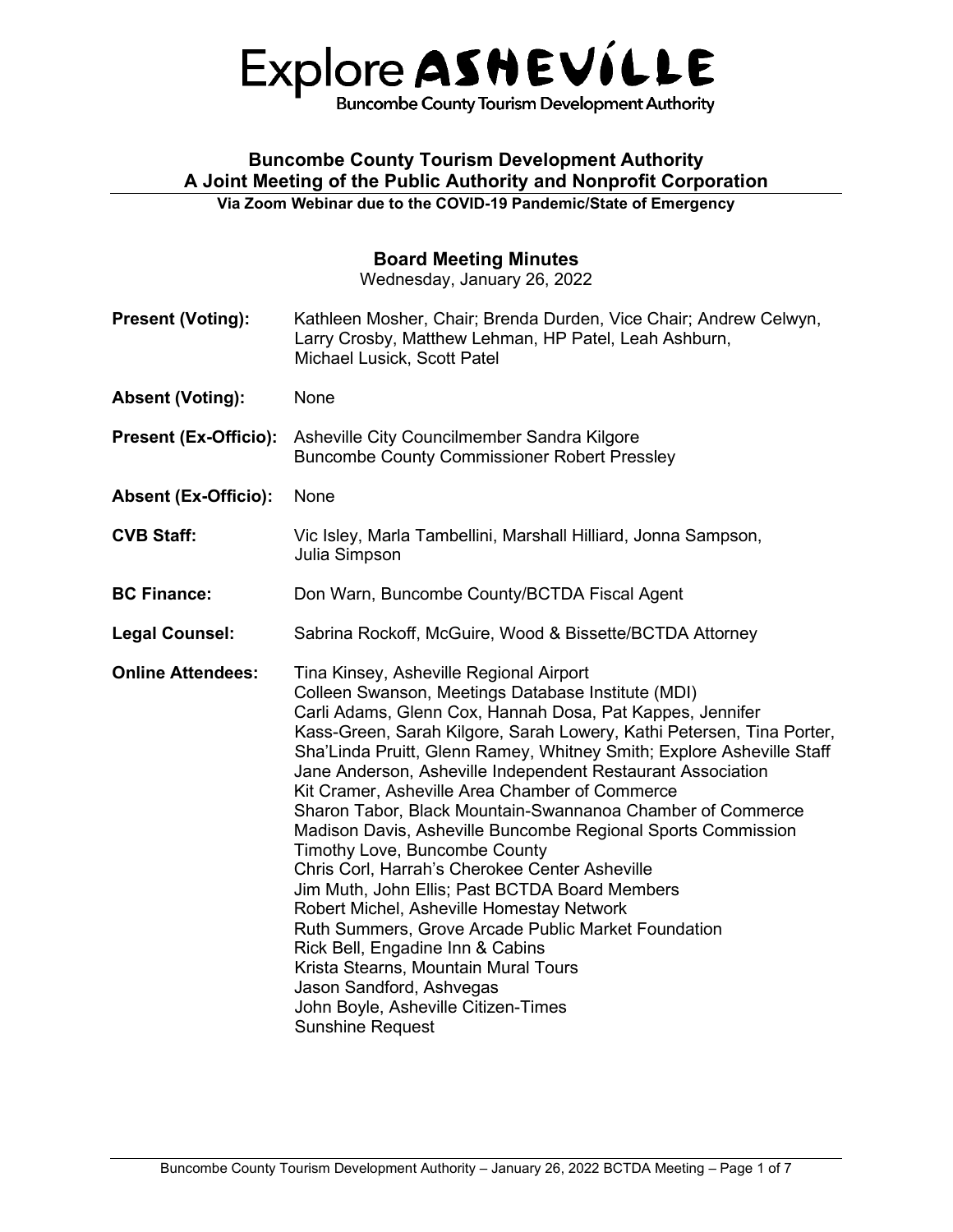# **Executive Summary of Meeting Minutes**

- Chairwoman Mosher called the virtual joint regular meeting of the BCTDA, Public Authority and BCTDA, Nonprofit Corporation, to order at 9:00 a.m.
- Chairwoman Mosher paid tribute to Craig Madison and Karen Cragnolin, two Asheville area community pioneers who recently passed away.
- Minutes from the November 17, 2021, BCTDA meeting were approved with a 9-0 vote.
- The November 2021 financial statements were reviewed and approved with a 9-0 vote.
- The December 2021 financial statements were reviewed and approved with a 9-0 vote.
- With a 9-0 vote, Leah Ashburn, Matthew Lehman, Chip Craig, and Kathleen Mosher as BCTDA chair, were appointed to the BCTDA finance committee.
- In her President & CEO's report, Ms. Isley reviewed recent lodging metrics, staff initiatives, reporting updates, and shared the FY 2022-23 BCTDA meeting schedule.
- Tina Kinsey provided an Asheville Regional Airport update.
- Mr. Hilliard and Colleen Swanson, with MDI, provided a group sales update.
- Updates from Asheville City Councilmember Sandra Kilgore and Buncombe County Commissioner Robert Pressley were heard.
- Mr. Celwyn shared comments under Miscellaneous Business.
- Chairwoman Mosher reported there were no emailed public comments, nor requests to speak, received for this meeting.
- With an 8-0 vote, the BCTDA meeting adjourned at 10:36 a.m.

# **Call of the Joint BCTDA Meeting to Order**

Chairwoman Mosher called the virtual joint regular meeting of the Buncombe County Tourism Development Authority (BCTDA), a Public Authority and BCTDA, a Nonprofit Corporation, to order at 9:00 a.m. She said the agenda and meeting documents are provided on [AshevilleCVB.com](https://www.ashevillecvb.com/board-meetings-documents/) and the recording and additional materials will be posted after the meeting.

*Board Member Roll Call:* Board members responded as Chairwoman Mosher called roll verifying all eleven BCTDA members were virtually in attendance.

# **Remembering Tourism Pioneers Craig Madison and Karen Cragnolin**

Chairwoman Mosher recognized and paid tribute to Craig Madison and Karen Cragnolin, two community pioneers in the Asheville area who recently passed away. Chairwoman Mosher reviewed their accomplishments, noting both were recipients of the William A.V. Cecil Tourism Leadership Award and leave enduring legacies. Mr. Madison was a pivotal leader and champion of tourism and development in our community. He served as president and CEO of the Grove Park Inn Resort and Spa and was a former member and chair of the BCTDA. Ms. Cragnolin founded and served as the visionary leader of RiverLink for 30 years, spearheading the revitalization of the French Broad River and the River Arts District.

Chairwoman Mosher said both of these leaders will be dearly missed.

## **Approval of Meeting Minutes**

Vice Chairwoman Durden made a motion to approve the November 17, 2021, regular meeting minutes as presented. Mr. Lehman seconded the motion. There was no discussion and with all in favor via a roll call vote, the motion carried 9-0.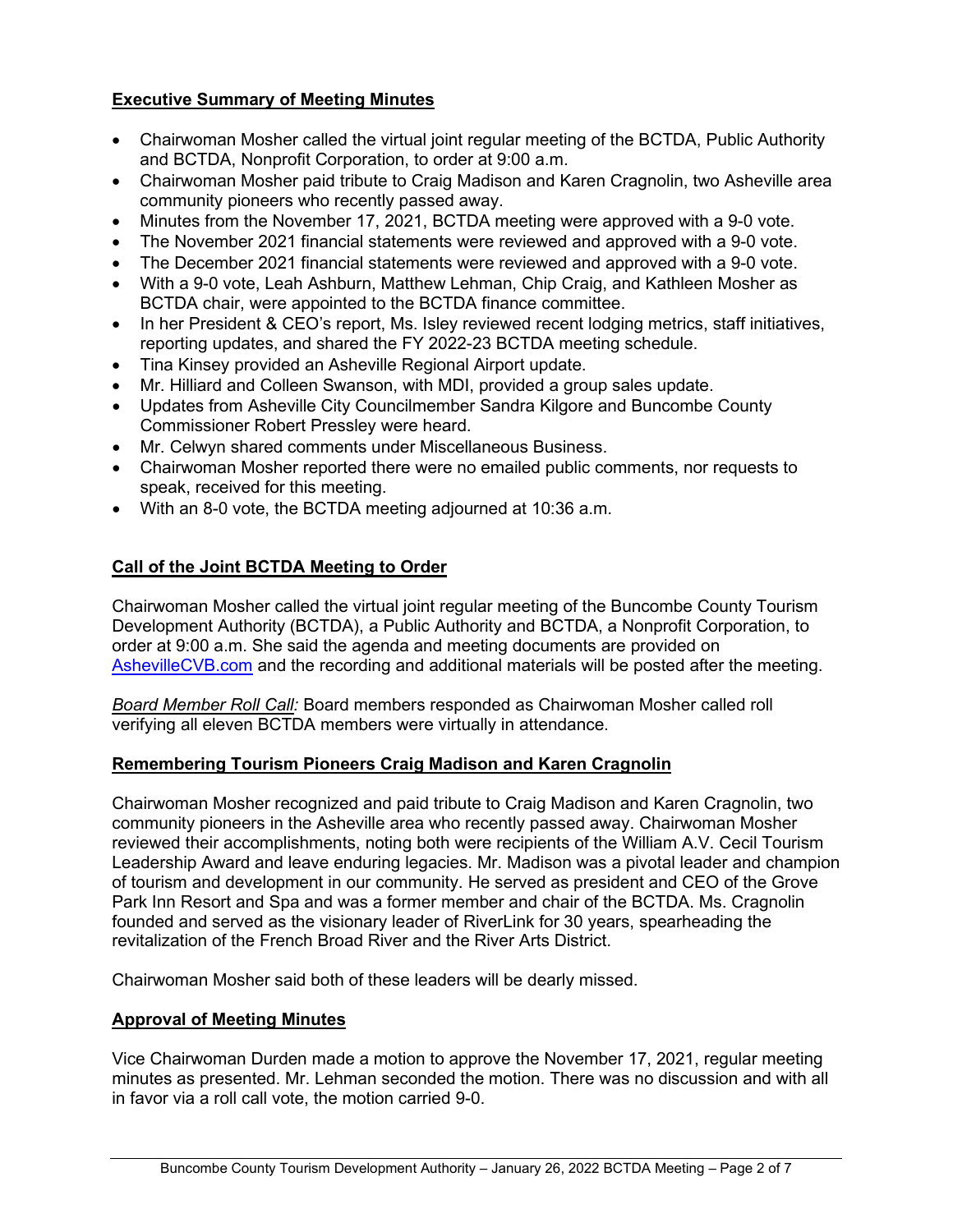## **Financial Reports**

## *November 2021 Financial Reports*

Mr. Warn reviewed the November 2021 financial reports. There were no questions.

Mr. Celwyn made a motion to approve the November 2021 financial reports as presented. Mr. HP Patel seconded the motion. There was no discussion and with all in favor via a roll call vote, the motion carried 9-0.

### *December 2021 Financial Reports*

Mr. Warn reviewed the December 2021 financial reports. There were no questions.

Vice Chairwoman Durden made a motion to approve the December 2021 financial reports as presented. Ms. Ashburn seconded the motion. There was no discussion and with all in favor via a roll call vote, the motion carried 9-0.

#### *Audit Response*

Mr. Warn said that as a follow-up to the FY21 audit finding that was discussed at the November BCTDA meeting, the response document that was signed electronically by board members was submitted to the Local Government Commission and has been accepted. Mr. Warn said this concludes the board's responsibility in this matter and staff will follow-through with the processes put in place.

## **BCTDA Finance Committee Appointments**

Chairwoman Mosher said this year's BCTDA Finance Committee members are appointed as follows: Ms. Leah Ashburn (committee chair), Mr. Matthew Lehman, Mr. Chip Craig, and herself (as BCTDA chair).

Mr. Crosby moved to approve the BCTDA Finance Committee appointments as presented. Mr. HP Patel seconded the motion. There was no discussion and with all in favor via a roll call vote, the motion carried 9-0.

## **President & CEO Report**

## *Industry Metrics*

Ms. Isley shared lodging occupancy metrics for November and December 2021, and a five-year comparison chart of average occupancy by lodging type.

#### *Monthly Reporting Updates*

Ms. Isley said two reports are compiled by staff and provided to the board each month. She said the Destination Performance Report, which contains lodging, airport, visitor center, and sales and marketing metrics, will stay the same. Ms. Isley said the narrative report formerly known as the CVB Staff Recap has a new format and will be called Monthly Highlights. She said the report outlines progress on the team's goals and initiatives as they relate to Explore Asheville's strategic pillars. Ms. Isley shared an example of the changes and said the first edition of this report combines November and December's activities.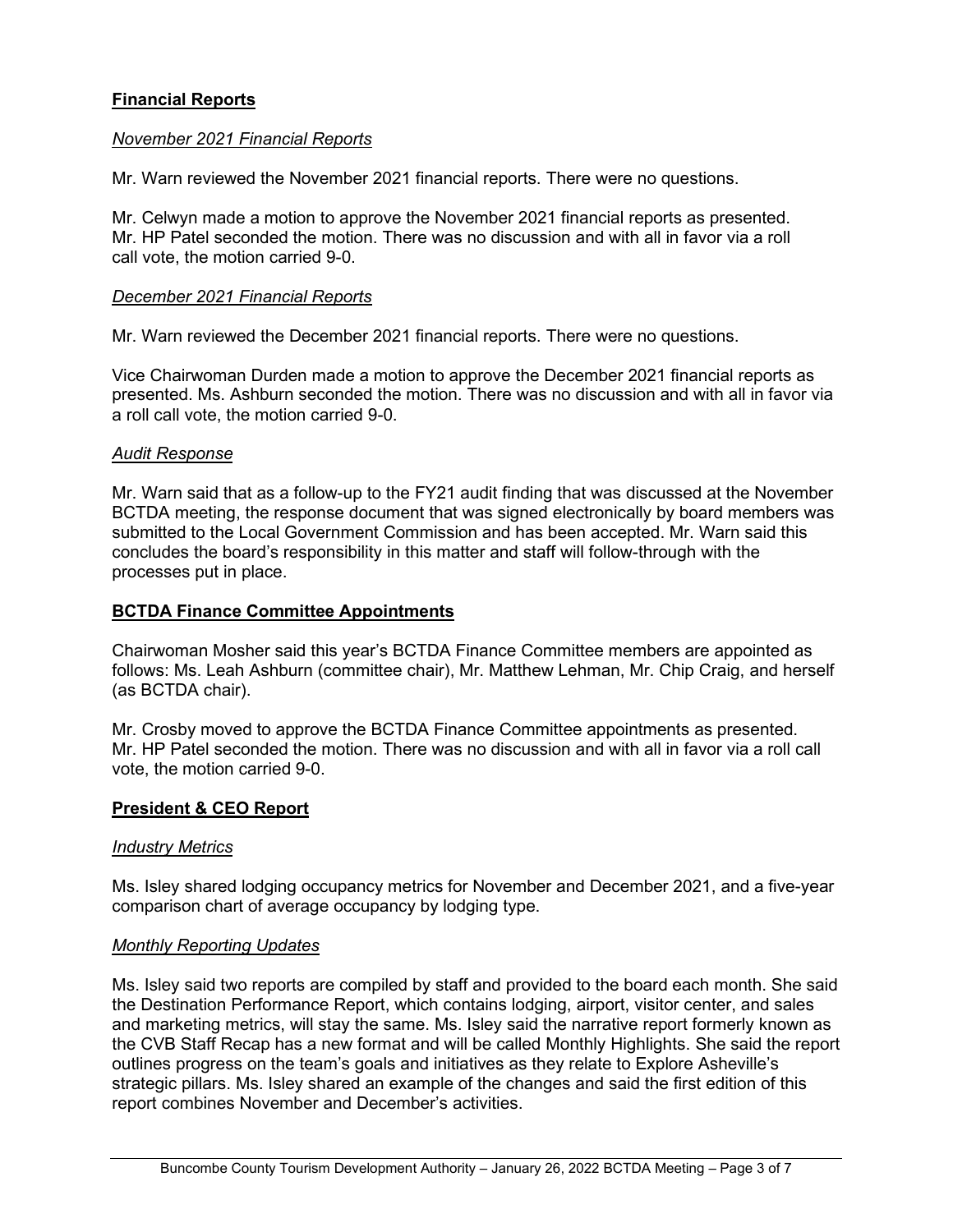## *Other Updates*

Ms. Isley said one recent highlight in alignment with the Deliver Balanced Recovery & Sustainable Growth and other key pillars is that the "Samantha Brown's Places to Love" PBS series kicked off its fifth season with a [30-minute feature on Asheville.](https://www.pbs.org/video/asheville-north-carolina-6szIen/) She said the BCTDA underwrote production fees and collaborated with the crew on story development that intentionally aligns with the strategic pillars. Ms. Isley said the show shines a spotlight on several local places, creators, and storytellers and then shared a sizzle reel of the video. She thanked the Explore Asheville team and all the partners who helped make the episode possible.

Next, Ms. Isley said the [Official 2022 Asheville Visitor Guide](https://www.exploreasheville.com/travel-guide/digital-travel-guide/) is complete and available to fulfill visitor inquiries and bulk supply requests to places throughout the community. She noted Mountain Xpress is our local distribution partner. Ms. Isley reviewed how the staff was intentional about developing content and stories throughout the guide that influence visitor behavior in alignment with the strategic pillars:

- Deliver Balanced Recovery & Sustainable Growth
- Encourage Safe & Responsible Travel
- Engage & Invite More Diverse Audiences
- Promote & Support Asheville's Creative Spirit

Thinking of travel as the "front porch" for economic development, and in an effort to more closely align Explore Asheville's sales and marketing efforts with targeted business sectors to help diversify the local economy, Ms. Isley shared the 24-page ["Asheville On the Rise"](https://monocle.com/magazine/explore-asheville/2021/) feature developed via a partnership with Monocle. She said the feature shines a spotlight on three dozen local business leaders and makers who are elevating our mountain city on a global stage as a hub for entrepreneurship, innovation, and creativity.

Ms. Ashburn said she appreciates the approach of talking about travel as the front porch for economic development, noting her parents visited Asheville and decided that is where they wanted to start their family business: Highland Brewing Company. Chairwoman Mosher commended the Public Relations and Content teams for their behind-the-scenes efforts to work with producers to align outcomes with the strategic pillars and key objectives.

Ms. Isley said board members will receive hard copies of the visitor guide and Monocle feature in the mail this week. She added the Monthly Highlights and Destination Performance reports are posted on [AshevilleCVB.com.](https://www.ashevillecvb.com/board-meetings-documents/)

## *FY 23 BCTDA Meeting Schedule*

Ms. Isley concluded her report by sharing the FY 2022-23 BCTDA board meeting schedule. Meetings are held 9:00 to 11:00 a.m., unless otherwise noted:

> Wednesday, July 27, 2022 Wednesday, August 31, 2022 Wednesday, September 28, 2022 Wednesday, October 26, 2022 Wednesday, November 30, 2022 Wednesday, December 14, 2022 Wednesday, January 25, 2023 Wednesday, February 22, 2023 Thursday, March 23, 2023 – March Board Meeting Friday, March 24, 2023 – Annual Planning Retreat (9:00 a.m. to 6:00 p.m.)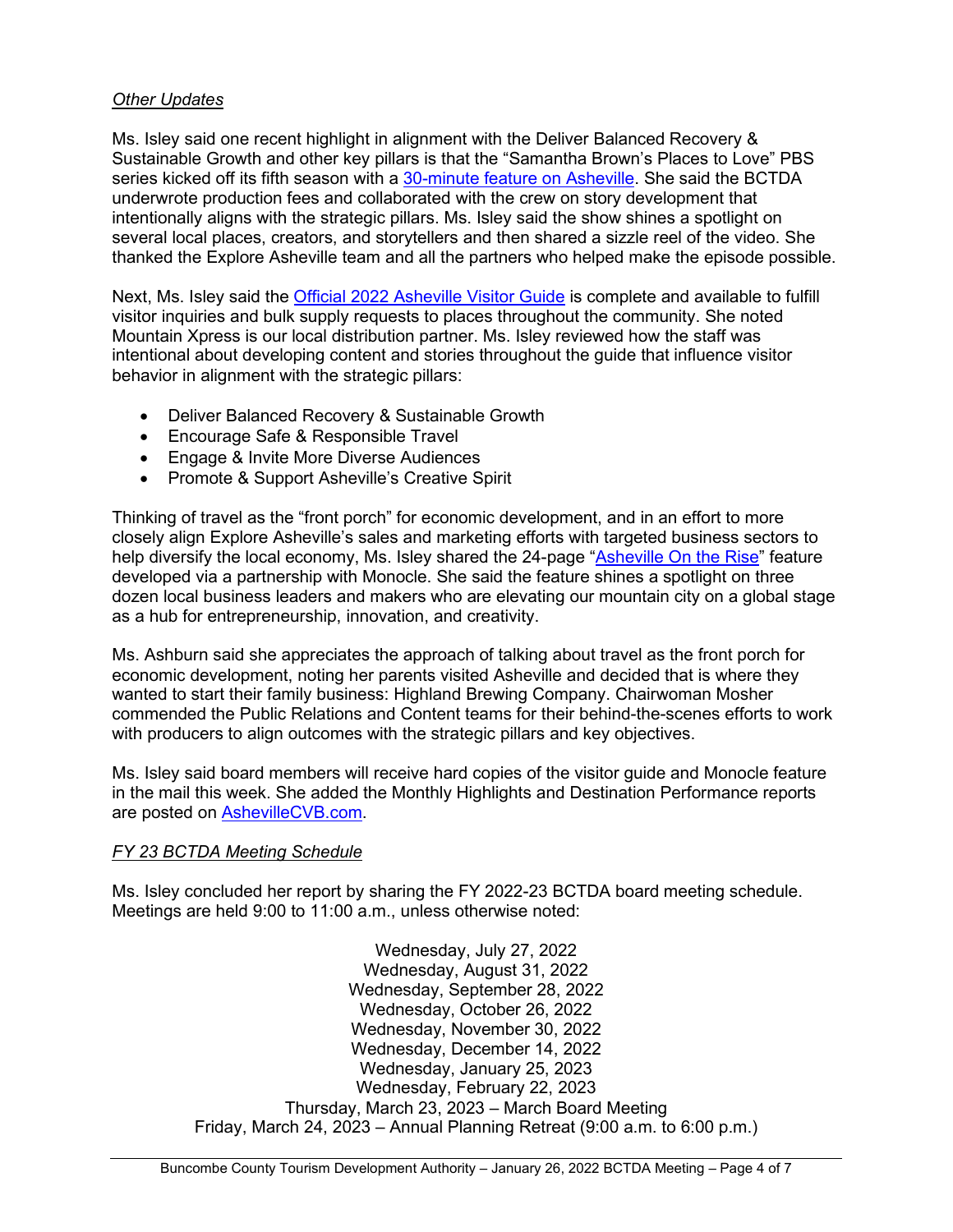| Wednesday, April 26, 2023 |  |
|---------------------------|--|
| Wednesday, May 31, 2023   |  |
| Wednesday, June 28, 2023  |  |

## **Asheville Regional Airport Authority Update**

Tina Kinsey, Director of Marketing, PR & Air Service Development for the Asheville Regional Airport, shared a PowerPoint presentation focusing on recent and upcoming airport activities, along with airline, route, and passenger metrics coming out of the COVID-19 pandemic.

Ms. Kinsey reviewed current route maps, 2021 air service highlights, pre-pandemic record performance years, challenges endured during the pandemic, and current metrics showing a strong post-Covid recovery. She also reviewed new, returning, expanded, and canceled flight routes in 2022, and seat capacity estimates. Ms. Kinsey noted Asheville's strong leisure market is helping air traffic return more quickly than the national average. She then reviewed current airport project updates related to community connections, the master plan update process, construction on the south apron expansion, and an overview of the terminal renovation and expansion project. Ms. Kinsey concluded her update by answering all related questions.

Chairwoman Mosher thanked Ms. Kinsey for the presentation.

## **Group Sales Update**

Mr. Hilliard, Explore Asheville's vice president of sales, and Colleen Swanson, executive vice president of Meetings Database Institute (MDI), provided a group sales update to the board.

As a reminder from the presentation shared with the board in July 2021, Mr. Hilliard provided an overview of the *Group Sales Strategic Imperatives* and *Guiding Principles for Group Sales*. He reviewed how the imperatives and principles align with economic development target sectors. Next, Mr. Hilliard provided updates on the Asheville Business Events Council, November's 48-Hour Experience FAM, attendance at IMEX Americas, third-party strategies, meeting planner incentives, and recent sales metrics. Mr. Hilliard announced that the Society of Incentive Travel Executives Southeast awarded Senior Sales Manager Connie Holiday with the "Experience of the Year" award at its annual summit.

Ms. Swanson provided a brief overview of the sales strategies implemented in July in collaboration with MDI. She shared results of the sales team's efforts utilizing the new plan for six months (July through December 2021), compared to the first half of the calendar year (January through June 2021), which showed increases in key sectors of leads created and turned definite. Ms. Swanson then shared how MDI continues to help develop new business by identifying groups in the targeted sectors of advanced manufacturing, life sciences, climate and environmental, outdoor products, and technology.

Following the presentation, Mr. Hilliard answered all related questions. Chairwoman Mosher said it is clear that the strategic focus of the team is making a significant difference as evidenced by these results. She thanked Mr. Hilliard and Ms. Swanson for the presentation.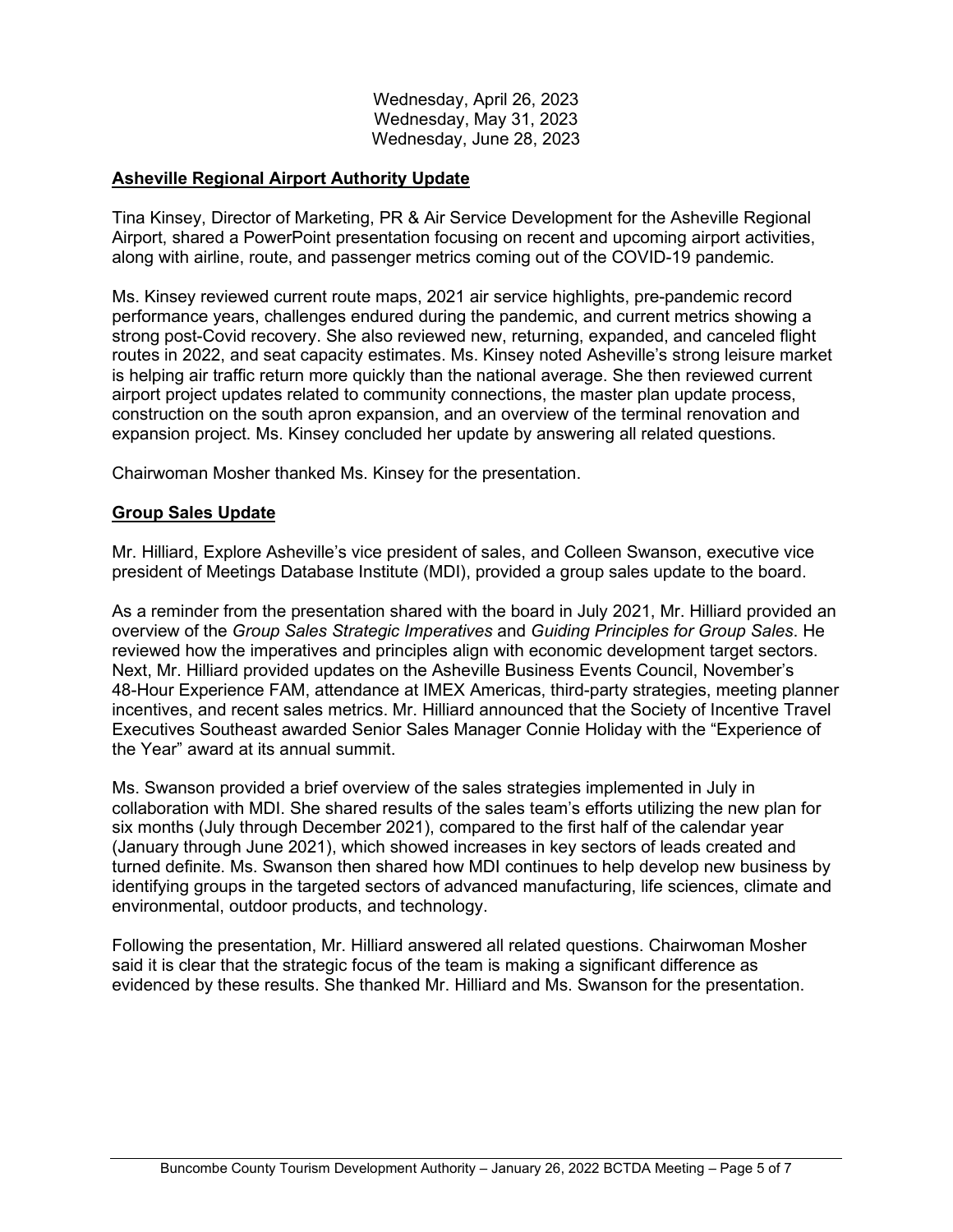# **Asheville City Council Update**

Councilmember Kilgore reported on city-related business, including approval of a conditional zoning ordinance for a property at 324 Biltmore Avenue, presentation by the stormwater task force, and the need to address Asheville's homelessness issue together as a community.

Chairwoman Mosher thanked Councilmember Kilgore for the update.

## **Buncombe County Commission Update**

Commissioner Pressley provided an update on county-related business, including continuing discussions related to developing a process to distribute \$25 million in ARPA funds, and free Covid-19 home test and KN95 face mask kits that are available at BCHHS, local fire departments, and the Stephens Lee Community Center.

Chairwoman Mosher thanked Commissioner Pressley for his report.

## **Miscellaneous Business**

Mr. Celwyn said he is hoping the board can meet in person again soon. He read excerpts from an editorial that appeared in the Asheville Citizen-Times in February 2020, in which former BCTDA chair Gary Froeba supported changes to Buncombe County's occupancy tax legislation as recommended by the Asheville Buncombe Hotel Association. Mr. Celwyn said he would like to see the members of the BCTDA also publicly support occupancy tax legislation changes.

Chairwoman Mosher thanked Mr. Celwyn for sharing the editorial and noted she is also looking forward to resuming in-person meetings.

## **Comments from the General Public**

## *Live Public Comments*

Chairwoman Mosher said members of the public were invited to sign-up to verbally share live comments during today's virtual BCTDA meeting. She reported that as of yesterday's 12:00 p.m. registration deadline, no requests to speak had been received.

## *Written Public Comments*

Chairwoman Mosher said members of the public were invited to submit comments via email to [Reply@ExploreAsheville.com](mailto:Reply@ExploreAsheville.com) through 4:00 p.m. on Tuesday, January 25, 2022. She reported there were no written public comments received by the deadline.

## **Adjournment**

Chairwoman Mosher said it has been and exciting and informative meeting and she is glad to see the growth coming out of the pandemic.

Vice Chairwoman moved to adjourn the meeting and Mr. Scott Patel seconded the motion. There was no discussion and with all in favor via a roll call vote, the motion carried 8-0 and the meeting ended at 10:36 a.m. (Ms. Ashburn had left the meeting at 9:55 a.m. due to a conflict.)

The PowerPoint presentation and relevant documents are on file with the Explore Asheville Convention & Visitors Bureau and are posted on [AshevilleCVB.com.](https://www.ashevillecvb.com/bctda-board-meeting-documents/)